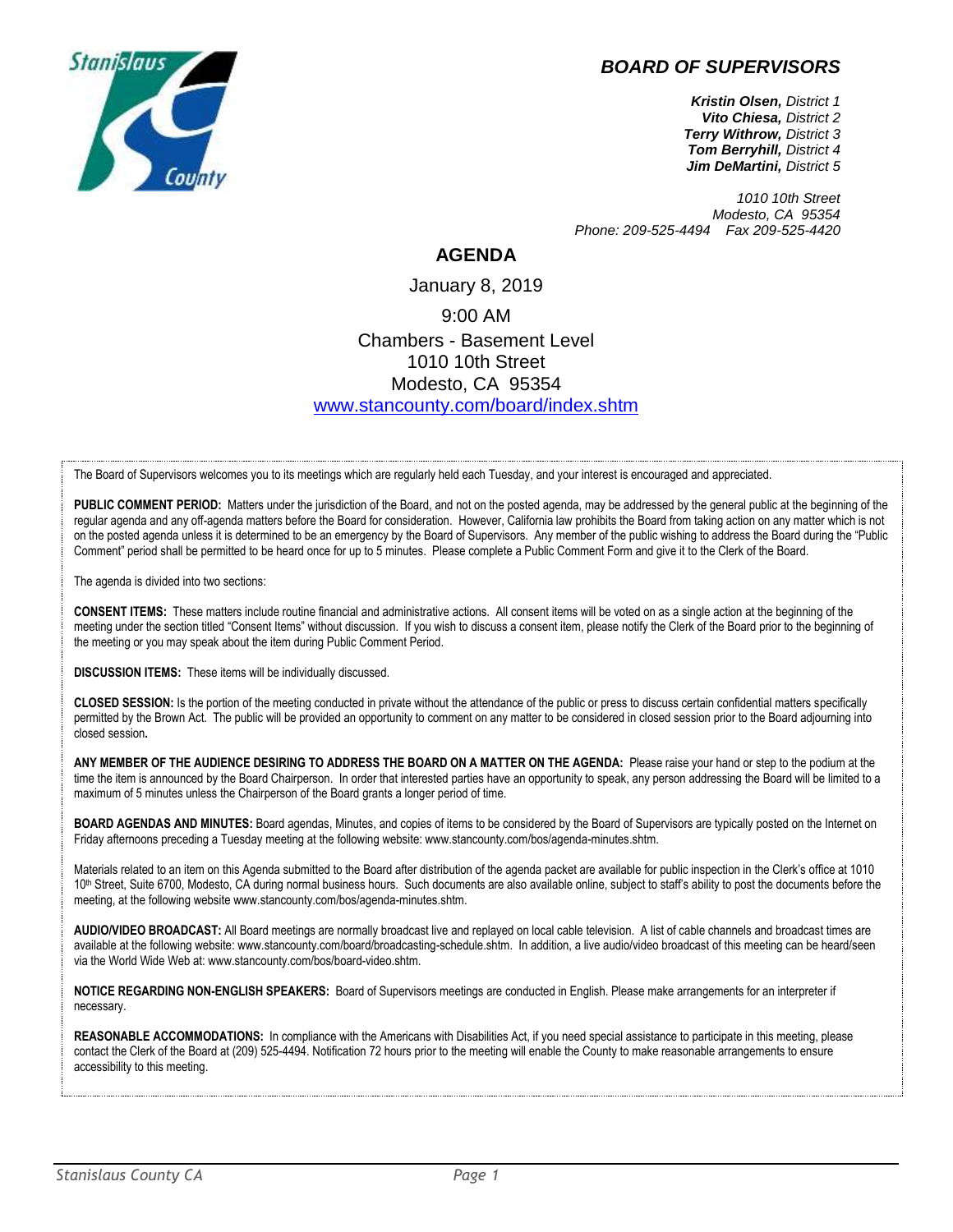- 1. Pledge Allegiance to the Flag
- 2. Invocation
- 3. Election of the 2019 Chairman and Vice-Chair of the Stanislaus County Board of **Supervisors**
- 4. Presentations:
	- A. Recognition of the 2018 Chairman of the Board of Supervisors
	- B. Ten Year Employee Service Award for Supervisor Vito Chiesa
- 5. Public Comment Period
- 6. Consent Calendar
	- A. Miscellaneous
		- 1. Approval of the Minutes for December 18, 2018 [\(View Item\)](http://stancounty.com/bos/minutes/2018/min12-18-18.pdf)
		- 2. Approval of Appointment of Perfecto Munoz to the Stanislaus County Planning Commission [\(View Item\)](http://stancounty.com/bos/agenda/2019/20190108/A02.pdf)
		- 3. Acceptance of the Resignation of Richard Ardis from the Oakdale Fire Protection District Board of Directors [\(View Item\)](http://stancounty.com/bos/agenda/2019/20190108/A03.pdf)
		- 4. Acceptance of the Resignation of Nick Hackler from the Economic Development Action Committee [\(View Item\)](http://stancounty.com/bos/agenda/2019/20190108/A04.pdf)
		- 5. Approval of the Amended Conflict of Interest Code for Stanislaus County [\(View Item\)](http://stancounty.com/bos/agenda/2019/20190108/A05.pdf)
		- 6. Approval to Proclaim the Month of January 2019 Human Trafficking Awareness Month [\(View Item\)](http://stancounty.com/bos/agenda/2019/20190108/A06.pdf)
	- B. Chief Executive Office
		- 1. Approval to Use Up to \$4,000 in Community Development Funds for a Community Cleanup in the Parklawn Community – Chief Executive Office [\(View Item\)](http://stancounty.com/bos/agenda/2019/20190108/B01.pdf)
		- 2. Approval of the 2019 Annual Equal Rights/Non-Discrimination Commitment Statement – Chief Executive Office [\(View Item\)](http://stancounty.com/bos/agenda/2019/20190108/B02.pdf)
		- 3. Acceptance of the Fifth Update in Accordance with Public Contract Code Sections 20134 and 22050 for Emergency Remediation/Repairs at 10th Street Place, to Repair Exterior Water Damage on the South Side of Facility – Chief Executive Office [\(View Item\)](http://stancounty.com/bos/agenda/2019/20190108/B03.pdf)
		- 4. Acceptance of the Twelfth Update in Accordance with Public Contract Code Sections 20134 and 22050 for Emergency Remediation/Repairs at 10th Street Place, to Repair Water Damage and Restore Essential Government Operations – Chief Executive Office [\(View Item\)](http://stancounty.com/bos/agenda/2019/20190108/B04.pdf)
		- 5. Approval to Amend the Salary and Position Allocation to Add One Block-Budgeted Confidential Assistant II-IV Position, Field Representative, and Transfer Funds from Chief Executive Office - Appropriations for Contingencies in the Amount of \$48,750 to the Board of Supervisors – Chief Executive Office [\(View Item\)](http://stancounty.com/bos/agenda/2019/20190108/B05.pdf)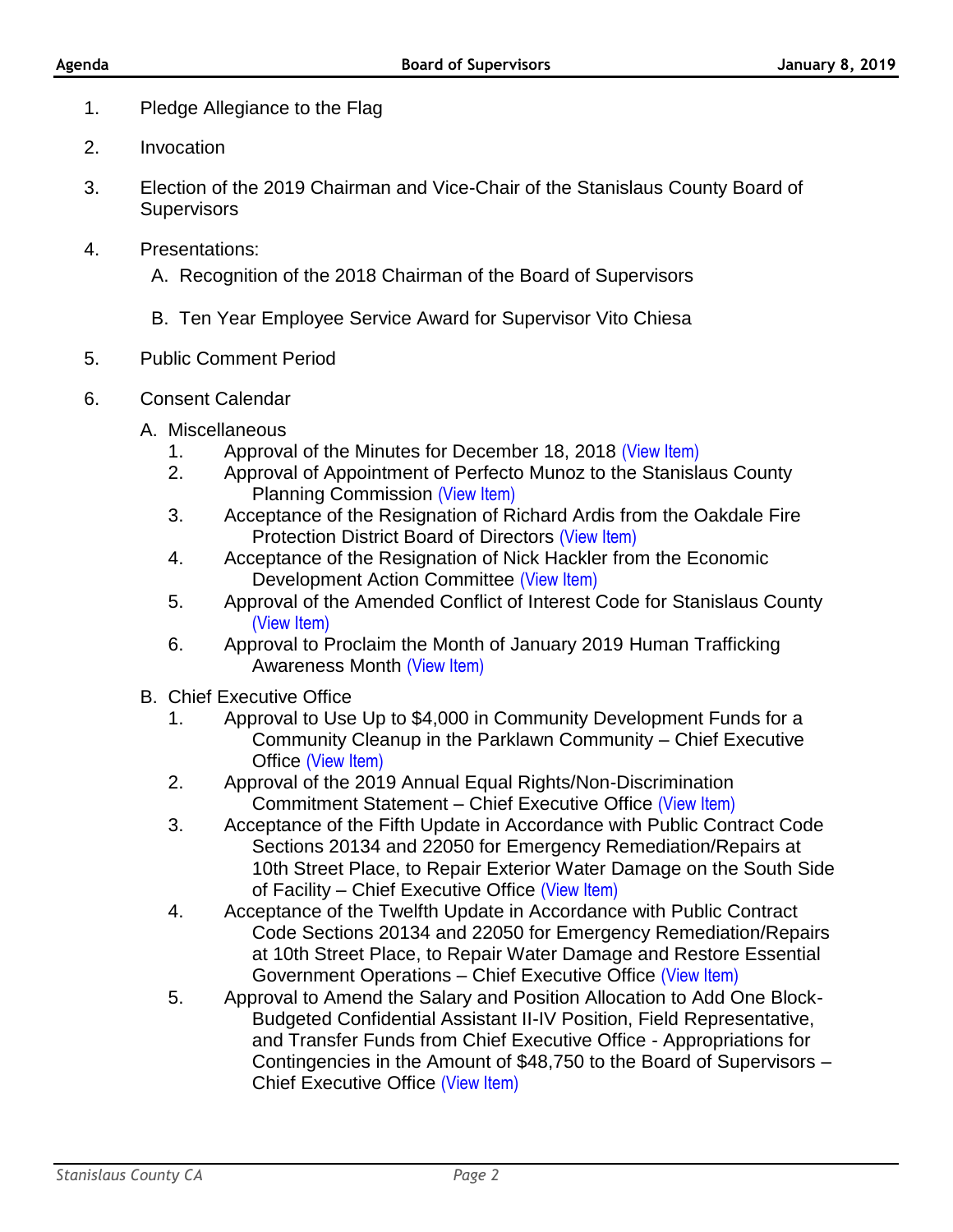- C. Department of Public Works
	- 1. Approval to Apply for and Accept if Awarded, the California Department of Water Resources Proposition 1 Disadvantaged Communities Involvement Program Grant [\(View Item\)](http://stancounty.com/bos/agenda/2019/20190108/C01.pdf)
	- 2. Approval to Award an Agreement for Environmental Services to Dokken Engineering of Folsom, California, for the Las Palmas Avenue over San Joaquin River Bridge Preventive Maintenance Project [\(View Item\)](http://stancounty.com/bos/agenda/2019/20190108/C02.pdf)
	- 3. Approval of the Consent to Common Use Agreement with Turlock Irrigation District (TID) for the Carpenter Road and Whitmore Avenue Intersection Improvement Project [\(View Item\)](http://stancounty.com/bos/agenda/2019/20190108/C03.pdf)
- D. Department of Planning and Community Development
- E. County Counsel
- 7. Public Hearings
- 8. Discussion Items
	- 1. Approval of Matters Related to Homeless Programs and Support of Outdoor Shelter Operations in Modesto Including the Authority to Execute: a Hold Harmless Agreement with the City of Modesto; an Agreement with Turning Point Community Programs; a Memorandum of Understanding with the Stanislaus Community Foundation; and a Memorandum of Understanding with the City of Modesto and Non-Profit Community Partners for the Downtown Streets Team - Chief Executive Office [\(View Item\)](http://stancounty.com/bos/agenda/2019/20190108/DIS01.pdf)
- 9. Correspondence
	- 1. This Board has received a Claim for Refund of Property Taxes filed on behalf of T-Mobile West LLC., regarding assessments for tax year 2014-15. [\(View Item\)](http://stancounty.com/bos/agenda/2019/20190108/Corr01.pdf) (Recommendation: Refer to the Auditor-Controller.)
	- 2. This Board has received a letter from the Del Puerto Health Care District regarding the appointment of Becky Campo to their Board of Directors. [\(View Item\)](http://stancounty.com/bos/agenda/2019/20190108/Corr02.pdf) (Recommendation: Refer to the Clerk-Recorder and Registrar of Voters.)
	- 3. This Board has received a copy of the Comprehensive Annual Financial Report of the Stanislaus County Employees' Retirement Association (StanCERA) for fiscal year ending June 30, 2018. [\(View Item\)](http://stancounty.com/bos/agenda/2019/20190108/Corr03.pdf) (Recommendation: Acknowledge receipt of the report.)
	- 4. This Board has received a resolution from the City of Modesto regarding the change of their municipal elections and the Modesto City Schools Board of Education governing board member elections from odd-numbered to evennumbered years. [\(View Item\)](http://stancounty.com/bos/agenda/2019/20190108/Corr04.pdf) (Recommendation: Refer to the Clerk-Recorder and Registrar of Voters.)
	- 5. This Board has received the following claims: Cesar Esquivez; Zabdiel Pineda; Bobbie Carne; and, Samuel Montez Jr.. (Recommendation: Acknowledge receipt of claims and refer to the Chief Executive Office – Risk Management Division.)
- 10. Board of Supervisors' Reports